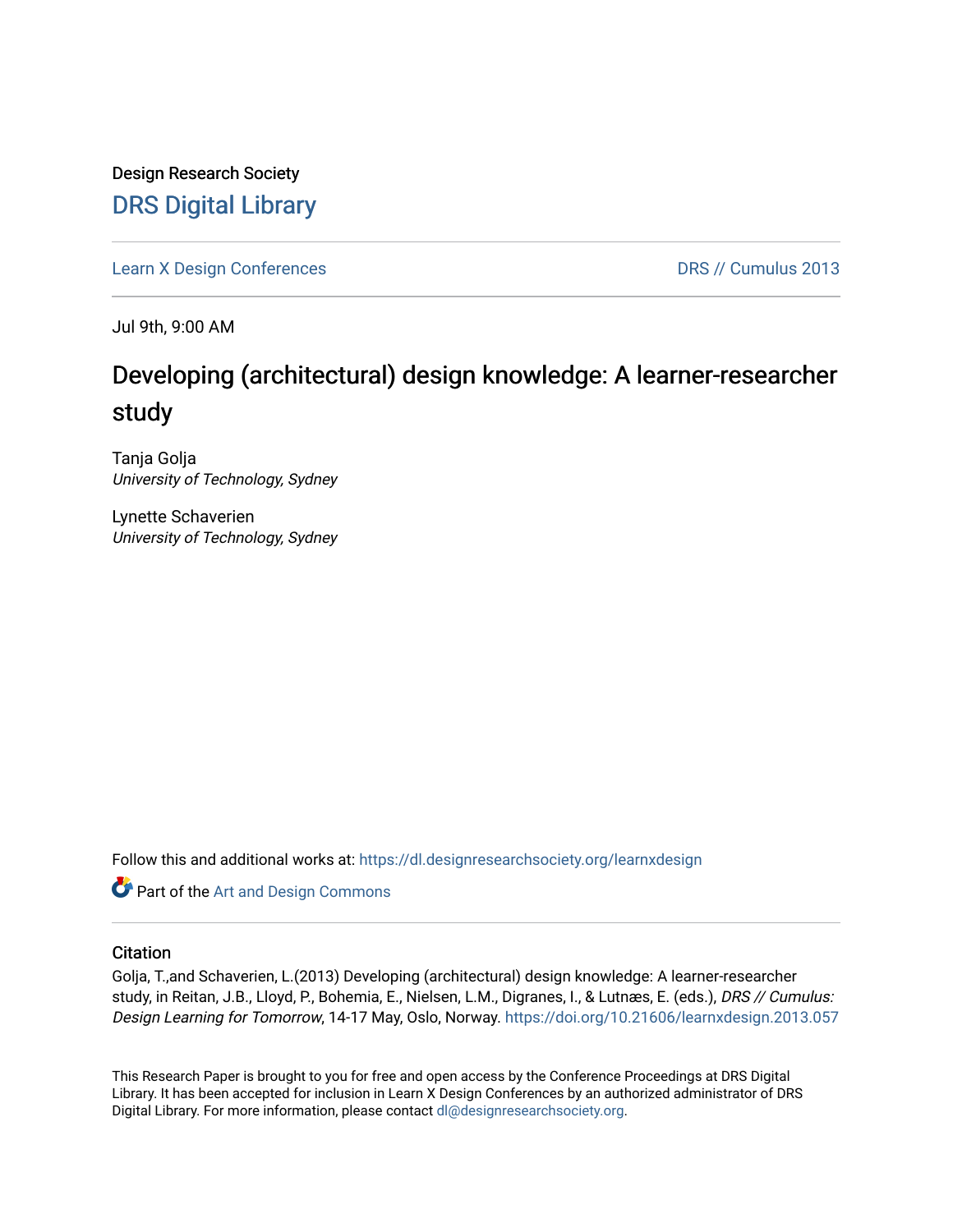DRS // CUMULUS 2013 2nd International Conference for Design Education Researchers Oslo, 14–17 May 2013



# **Developing (architectural) design knowledge: A learner-researcher study**

Tanja GOLJA\* and Lynette SCHAVERIEN University of Technology, Sydney

 $\overline{a}$ 

*Abstract: While design researchers use diverse approaches to study designing, nondesigners face specific impediments in adopting these research approaches in their quest to gain design knowledge. Recognizing such challenges, this paper outlines how one education academic engineered a first-person methodology to investigate the nature of designing. Through undertaking a learner-researcher study in an undergraduate architectural design basics subject, learning about design through learning to design, she tracked her developing design ideas and crystallized a view of architectural designing as a three-phase heuristic for value selection: imagining possibilities, interpreting ideas to form architectural principles and distilling quality. Her subsequent small-scale test of this value-selection design heuristic in recent cases of architectural design provided preliminary affirmation of its viability. This paper concludes by speculating on various research directions arising from this learnerresearcher methodology and a view of designing as value selection and, in particular, provoking consideration of how similar developmental data might be collected and analysed for explanatory insights in diverse design and educational contexts.* 

*Keywords: Architectural design knowledge, first-person research methodology, learner-researcher, value selection, design heuristic.* 

<sup>\*</sup> Corresponding author: Office of Deputy Vice-Chancellor (Teaching, Learning & Equity) | University of Technology, Sydney | Australia | e-mail: tanja.golja@uts.edu.au

Copyright © 2013. Copyright in each paper on this conference proceedings is the property of the author(s). Permission is granted to reproduce copies of these works for purposes relevant to the above conference, provided that the author(s), source and copyright notice are included on each copy. For other uses, including extended quotation, please contact the author(s).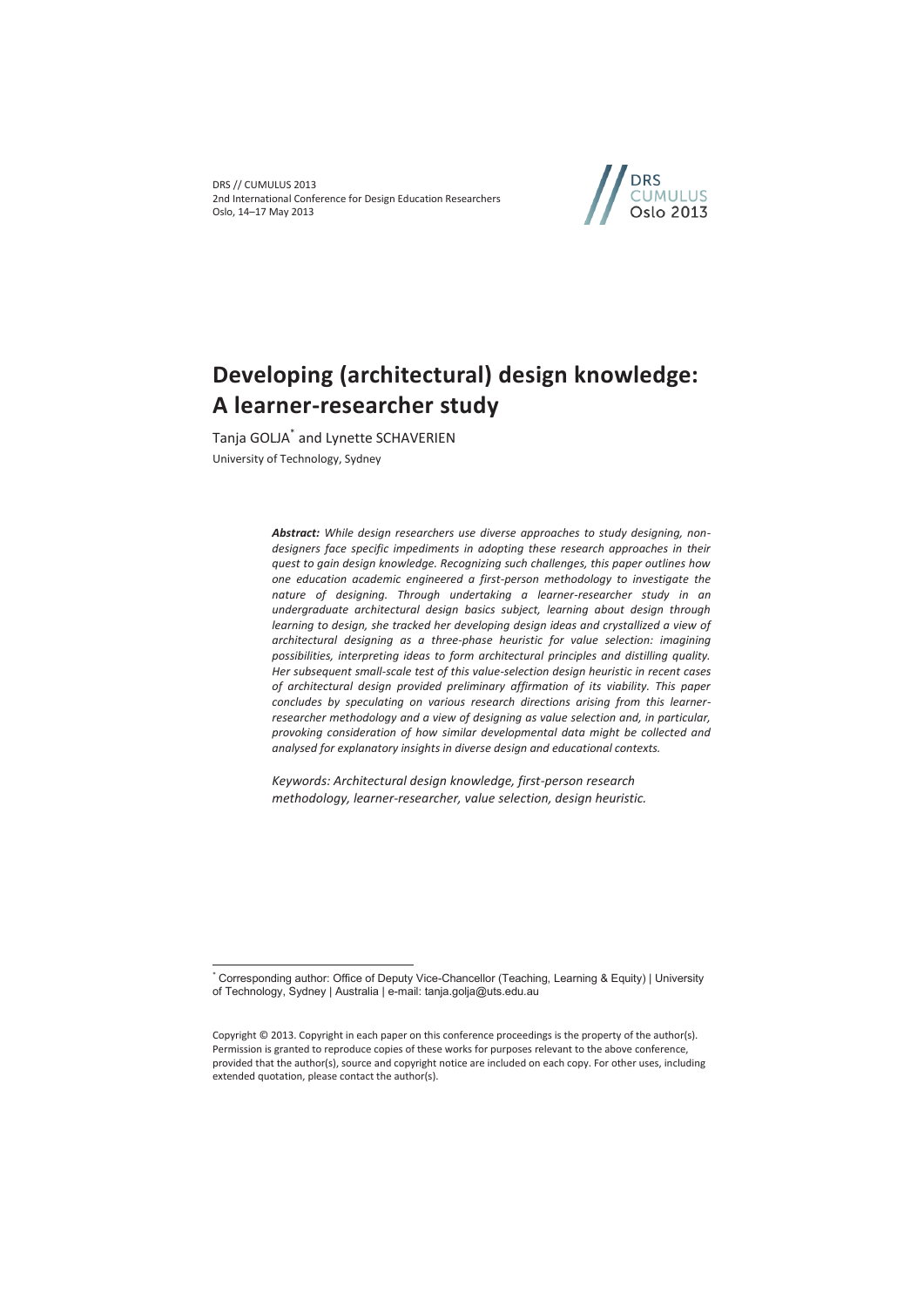### **Approaches to gain knowledge about design**

As a non-designer and education academic, there is an opportunity for me (first author) to fill a gap in how design knowledge has been gathered to date. Before outlining how I might achieve this, I begin this paper by describing some of the ways in which data about designing has been collected previously. Analysing why these approaches were or were not available to me, I outline how a methodology was engineered to learn about the nature of designing. I acknowledge upfront that this work was undertaken as part of a doctoral investigation (Golja 2011) under the research mentorship of my doctoral supervisor (second author).

#### *Interview study*

When undertaking interview studies, researchers seek to elicit participants' recount of, reflection and opinion on their processes, observations, views and experiences. For example, Björklund (2013) and Cross and Clayburn Cross (1996) gathered data through interviewing professional designers to study design expertise. That was also Lawson's (1994) approach when he undertook in-depth interviews with eleven distinguished architects, arguing for the usefulness of knowing how a few outstanding architects work and think. However, Lawson had previously developed a design model (Lawson 1990) which became the basis for how he subsequently framed his interview questions. Using that interview data, he wrote detailed case studies and examined them against his particular views of designing. In contrast, unlike these researchers (Björklund 2013; Cross and Clayburn Cross 1996; Lawson 1994), design is a discipline outside my area of expertise and experience. I would therefore be confronted by the dilemma of which design meaning or approach to select from the various ideas that different designers would put forward. So, it would be very difficult, if not impossible, for me to attempt to identify designing in such interviews: I could not examine design as it actually occurred.

Addressing this problem of distance, Loukissas (2008) conducted a series of sixty indepth unstructured interviews in situ with design practitioners whilst at the same time gathering related data from "observations, simulations, journal articles, technical papers, books, images, and popular media" (p. 41). Collecting such material over a period of one year, he not only studied design artefacts but also tested personal conceptions of design in various ways. Though such data, together with the interviews, enabled Loukisass (2008) to gain snapshots of designing in operation, this approach would provide me with very limited opportunities to witness design development and, therefore, the actual process.

#### *Archival study*

In archival studies, researchers access documents and artefacts as traces of ideas, observations and experiences from the past, and they use that data to interpret events and evaluate particular ideas. Innovative buildings, for example, are often richly documented cases of designing with extensive material published in different media. For one case, 30 St Mary Axe in London, such archival data included a video documentary (von Arx and Müller 2006a), published accounts (Powell 2006), visual data (Foster 2007; Gregory 2003; Jenkins 2007; Powell 2006), models (Hwang et al. 2006; Powell 2006; Stacey 2004; von Arx and Müller 2006b), participant accounts (von Arx and Müller 2006b), interviews (von Arx and Müller 2006c) and monographs mapping historical developments in that firm's projects (Foster and Partners 2005; Jenkins 2002, 2004, 2007, 2009). On the other hand, Schön (1981, 1983, 1984, 1985,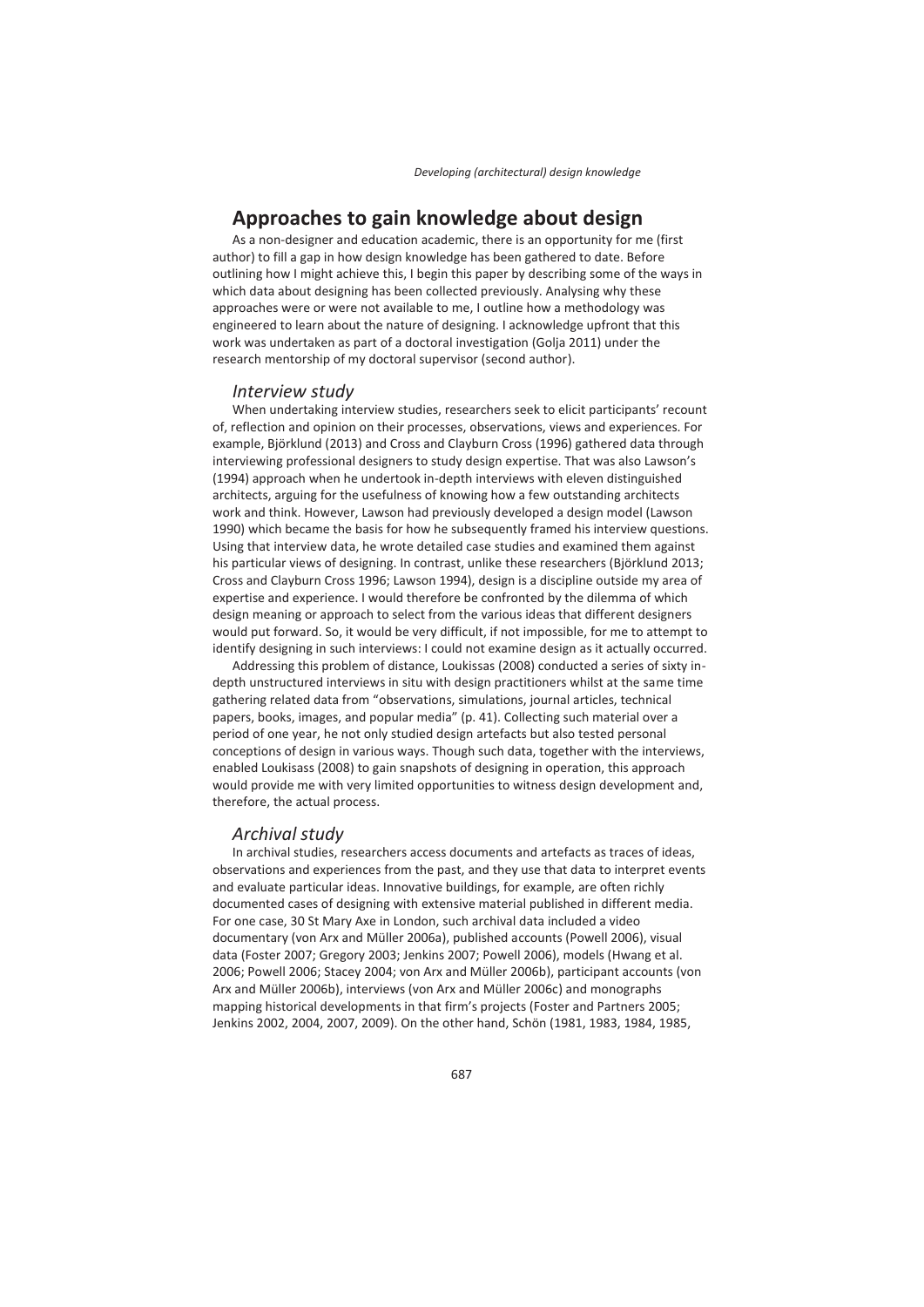1987) used archival material drawn from design education to study designing. The chosen event was taken from the Architectural Education Study (AES) which undertook ethnographic observations of learning and teaching in various design studios over sixmonth periods (Porter and Kilbridge 1981a, 1981b). It was Roger Simmonds' (1981) AES fieldwork of a professional graduate degree course from which Schön selected data: a single audio-recorded design dialogue. He produced a long transcript of that design encounter between a teacher (Quist) and his student (Petra), subsequently analysing it for insights into designing. Though this approach was also open to me, I recognize that such archival material (including any primary sources) is already layered with interpretation and constrained in ways that might not be evident: specifically, in the varying and particular perspectives selected as data sources, the media or techniques used to collect that data, the extent to which such data represented the rich contextual influences at the study site and in the reporting of data. As a non-designer, it was also not possible for me to corroborate designing in such archival material unless I already had well-developed insights.

#### *Observational study*

When researchers carry out observational studies they collect data in situ and in real time, engaging with the everyday activities of the group they are studying, as Bucciarelli (1994) and Vinck (2003) did in their investigations of how engineering design occurred. Observing design practitioners in their natural settings is what Yaneva (2005, 2006, 2009) also did in her ethnographic studies of Rem Koolhaas' Office for Metropolitan Architecture (OMA). Bemoaning that buildings were not investigated in the process of planning and designing, she wanted to shed light on "architecture in the making". There would be challenges, however, for me to gain such access to professional practice. Similar studies, though in other settings, have observed students learning to design: for example, as Simmonds (1981) did in his ethnographic study of a graduate studio class and as von Buttlar (1981) documented in his fieldwork observations and chronological account of day-to-day development in an eleven-week design studio. For me, that more familiar educational context would make it possible to gather data as designing took place and was supported by designers. However, it is not immediately apparent when designing actually occurs for these practitioners or students and there is difficulty in knowing how much designing is actually visible. Observations of the interactions and conversations between designers and with materials might be strongly bound to one particular context and time. As an observer, therefore, I might not be privy to various psychological processes knowable and accessible to the design practitioner or student. Furthermore, an observer's experience or lack of experience of designing could overlay or even distort this evidence in ways that might be difficult to detect.

#### *Participatory study*

In participatory studies, researchers become active participants in and the subjects of what they are studying, gaining first-hand experience and therefore access to developing insights. For example, Pedgley (2007) devised ways to collect data that elicited specific elements of his design activity amendable to verbal accounts. Researchers at the Spatial Information Architecture Laboratory also had such a research agenda in mind for their Australian Research Council funded project, Embedded Research Within Architectural Practice (SIAL, RMIT 2006). There, participating architect-researchers formed up distinctive investigations within different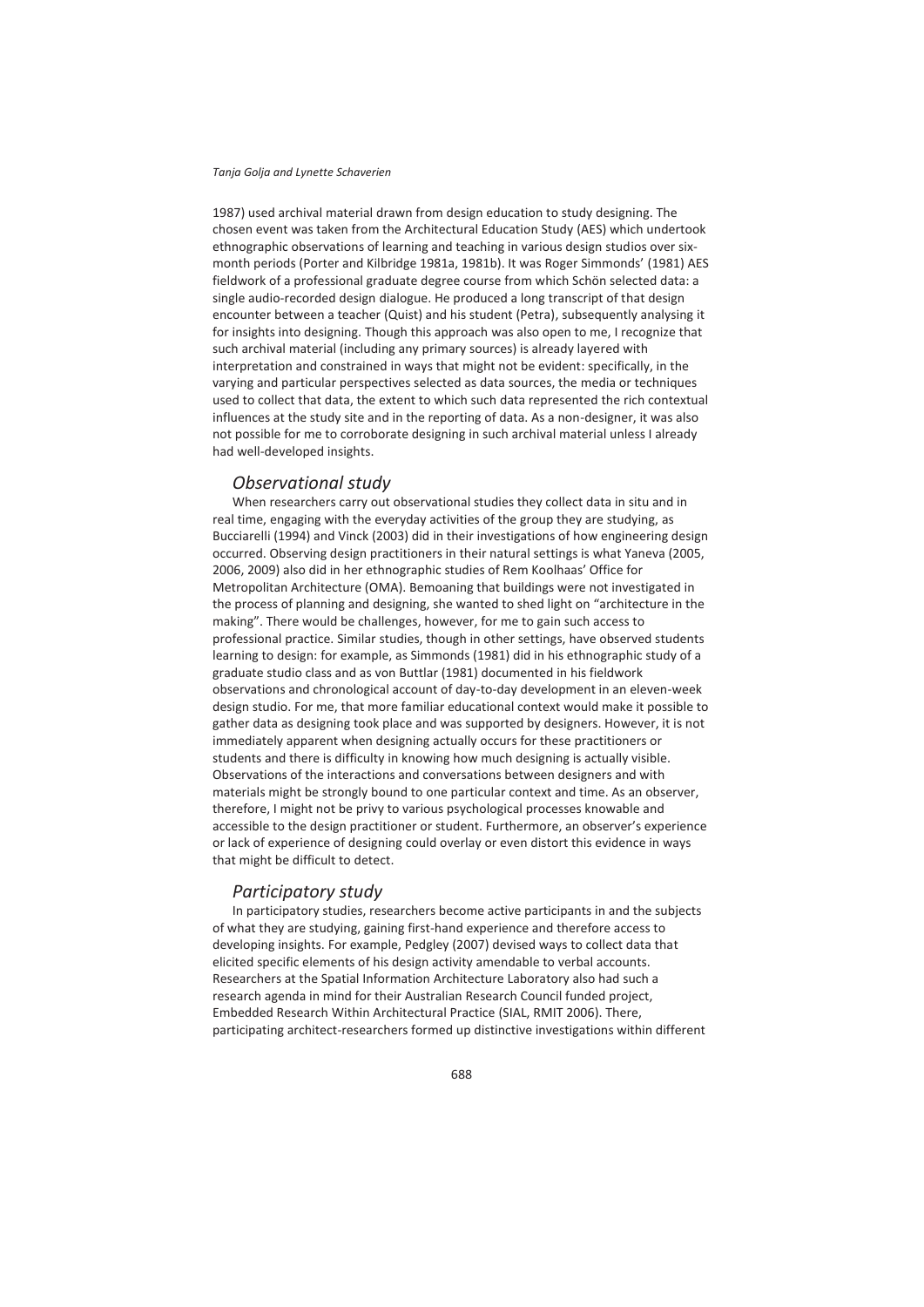and unique practices to understand how innovation and development could be supported in contemporary architectural designing. One participating architectresearcher, for example, gathered data naturalistically "to capture the background, current conditions, development and environmental interactions of … [her] role as an architectural designer in a firm whose practice is increasingly engaging with digital media" (Benton 2008, p. 50). Likewise, a participatory study, carefully chosen, could give me direct, real-time access to gathering data related to the processes of design and its development. At the same time, it would be possible for me to test the worth of any of my developing insights in the real-time context in which they arose. So, this participatory approach seemed promising as a way for me to gain knowledge about the nature of design.

To shed further light on particular strengths and weaknesses of such first-person studies, I consulted two related and well-established research traditions. Both selfexperimentation (Altman 1987; Martinelli, Czelusta and Peterson 2008a, 2008b) and autobiography (Clements 1999; Lancy 1993) provided evidence of the power of these methodologies and highlighted particular challenges that needed to be considered and addressed: for example, the complexity integral to a first-person naturalistic study, particularly with the unlimited access to the researcher-subject's observations, thoughts and ideas, the potentially large, comprehensive data set and the inherent noise operating in this real-life setting. Though I subsequently adopted a first-person research approach to gain design knowledge, I customized it in ways I now describe.

## **Developing a first-person methodology to gain design knowledge**

My background in Education (formerly as a teacher and more recently as an academic supporting learning and teaching in a university) and my strong interest but lack of previous formal study in Architecture pre-disposed me towards undertaking a first-person study in architectural design. In essence, I set out to gain knowledge about the nature of design through learning to design, becoming a learner-researcher.

In taking account of my limited experiences of architectural designing and so as to hedge the chances that I might learn to design successfully, or at least gain useful insights into designing, what was needed was a context within higher education in which I could grow, first-hand and in real time, an understanding of design. All these considerations suggested participating as a mainstream student in a first year undergraduate architectural design subject. To locate a suitable subject, I consulted with colleagues at my university's School of Architecture. The objectives of Architectural Design: Design Basics, a core first year design subject, supported my focus on seeking to understand designing. I subsequently became a fully participating student in this design basics subject, learning alongside other students.

In a novel study such as this, it was crucial to identify, address and therefore diffuse the ethical risks involved, not only for me but also for the students and academics who would be participating in the subject and, therefore, in the research context. For example, in reporting this research, I recognized and acknowledged all references to students' and teaching staff's contributions to my learning to design, as is academic practice at my university (Assessment Procedures Manual UTS 2001/2010). Students and teachers could choose whether such acknowledgement was by real name or pseudonym, reflecting recent research practices that argue for participants' right to be identified and thereby safeguarding their ownership of work (Kelly 2009; Tilley and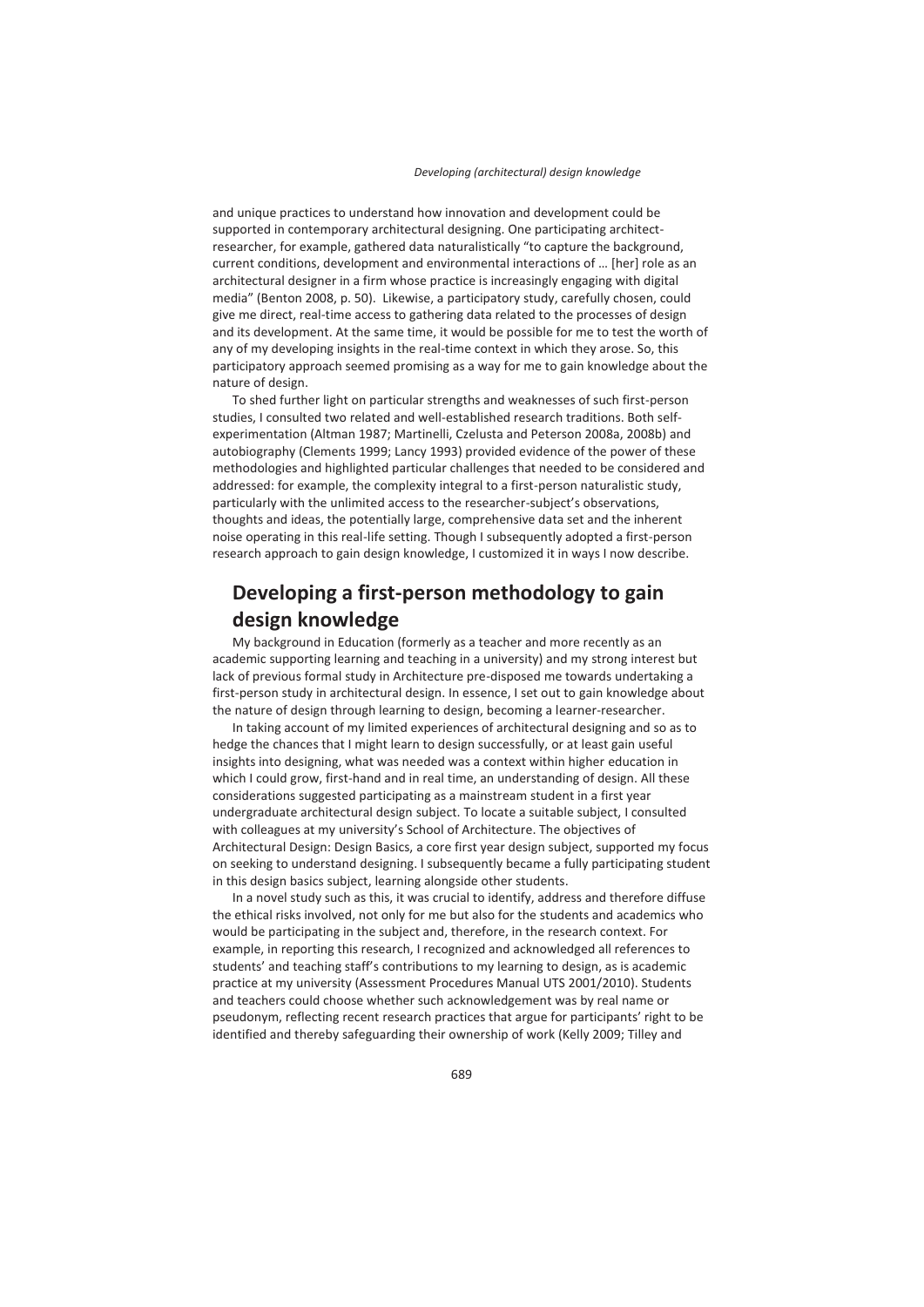Woodthorpe 2011; Walford 2005). This study's context was also identified, to highlight its particularity and to avoid implying its generalizability by dislodging it from its particular history and geography (Nespor 2000; Walford 2005). Indeed, many scholarly architectural design communities accept and practise such protocols (for example, Hensel and Menges 2006, 2008a, 2008b; Sunguroglu 2008).

During the fourteen-week semester, as both researcher and subject, I had unlimited access to when data could be collected. So the contexts in which I found myself, both within the formal arrangements of the subject and in the activities of my life more broadly, provided diverse opportunities to learn about design. For example, as part of my academic life I attended public seminars where practising architects talked about their processes and projects. To keep track of and document my learning to design over the semester, I gathered various data including:

- Subject documentation such as subject outline, studio handouts and assessment guidelines
- Extensive audio recordings of lecture and studio sessions
- Notes I made during lecture and studio sessions
- Selective video recordings during studio sessions, including of other students' designing, when and if I felt it might help my own learning
- A journal in which I recorded extensive chronological field notes of my own thoughts, questions, observations and ideas as they occurred, and in such a way as not to disrupt the designing itself
- Design artefacts I made including drawings and models as well as digital photographs I took at various times to document consecutive development of my modelling
- Formal assessment submissions and formal written feedback
- Records of various related experiences outside of formal learning in Design Basics
- Video recordings of a series of four conversations held individually with students on completion of this subject to elicit their experiences and views of designing

Amassing a large, complex dataset, I developed a system to organize this data in such a way as to enable ready access, comparison, interrogation and referral.

As a learner-researcher, I used that data to track my own designing in the context of my class community's learning over time, how my architectural design ideas were tested and the nature of any progression that occurred in my thinking about design. Furthermore, to preserve the integrity of the research in its reporting, I organized the reporting of my findings according to the key milestones marked out as the subject assessments. As each milestone section of the account was written, I could analyse it for evidence of my ideas about design, focusing on my development and critique of those understandings of design. By attending to such detail, I was able to write a careful descriptive and analytical case study of my learning to design. As such, this extensive account was cumulative and developmental (see Golja 2011).

So, in this first-person study, I set out to investigate: What insights into design, if any, can I gain as a learner-researcher in an undergraduate architectural design basics subject? Design Basics was studio based, with students undertaking a project-based design exercise. During my participation this project involved designing a weekender for a particular client in a specified location and on a defined site. Here, I report the key findings of this learner-researcher study.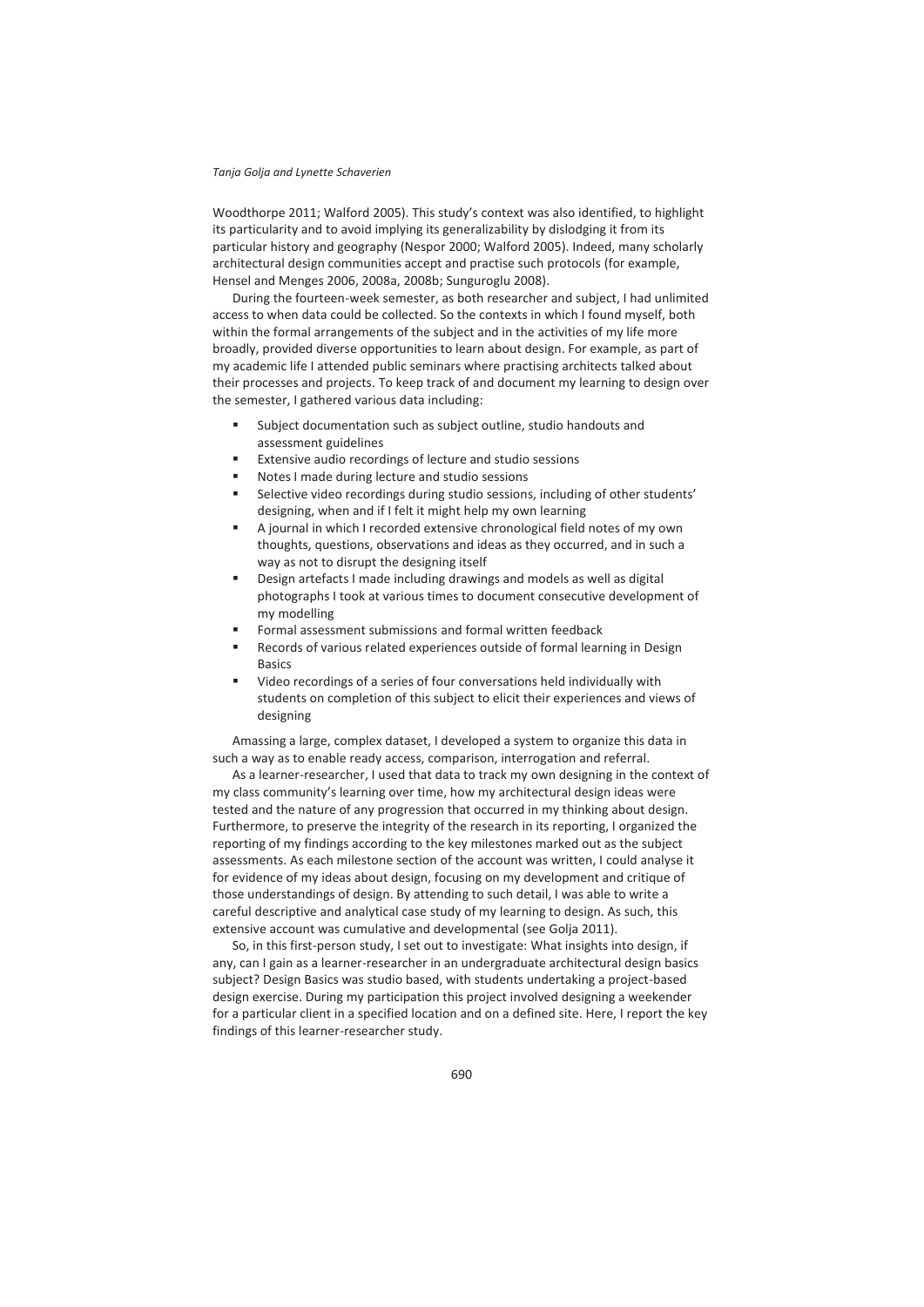## **Gaining design knowledge through learning to design**

My analysis of data from the early weeks suggested to me that I had a view of designing as developing the fit of my building idea with the client's expressed needs and desires. To create this fit, it appeared to me that I was eliciting, analysing and enacting qualities important to this particular client.

In subsequent weeks, my analysis indicated that development of ideas over time were integral to designing. Indeed, it became increasingly clear to me that designing did not entail instructions, nor could the design be known a priori. Rather, ideas emerged as we were designing, and these ideas developed through testing, modifying and refining. I also began to recognize various contextual influences shaping my design ideas, factors that I was taking into account to enhance fit between the client's and my design ideas.

Over the final weeks, I was able to form a developmentally coherent view of designing as three phases, a view that made clear the changes in my ideas about designing over the semester. I identified and described these three phases through which I came to appreciate that my ideas about designing passed in this way:

#### *Imagining possibilities*

In learning to design I sought inspiration from various sources and in different ways. Designing encouraged me to be open to experiences, opportunities and changes, to observe my surroundings and to scout into new areas. Such explorations were driven by an enquiring urge that gave rise to copious questions over the 14 weeks. Once such questions were made explicit, I noticed that new ideas emerged to be explored and investigated for their fruitfulness, through engagement in a broad and rich communal setting. Such engagement occurred, for example, through,

- An iterative process of meeting with *the client*, exploring possibilities together in conversation;
- Analysing *the site* map, its particular topographical features, as well as using first hand experiences of the site's *location*;
- My own experience and access to the work of others, becoming aware of the pivotal role of *media and technologies* in designing;
- Comparing *other students' interpretations* of the same client's brief with my own, noting similarities and questioning differences;
- Immersion in the immediate physical environment, closely observing *objects* of importance or interest to us*;*
- Becoming familiar with the *work of architects preceding us*, recognizing this inherited pool of architectural ideas could be used to learn from, to think with and to generate contemporary possibilities;
- A growing awareness of *diagrams* and their potential as a generative technique:
- Considering the potential of ideas originating in *disciplines outside Architecture*, exploring by way of interpretation and experimentation; and,
- A seemingly insatiable curiosity in attempting *to meet design challenges*, and venturing beyond what I knew, for example, in exploring ideas about curvature that challenged square box housing.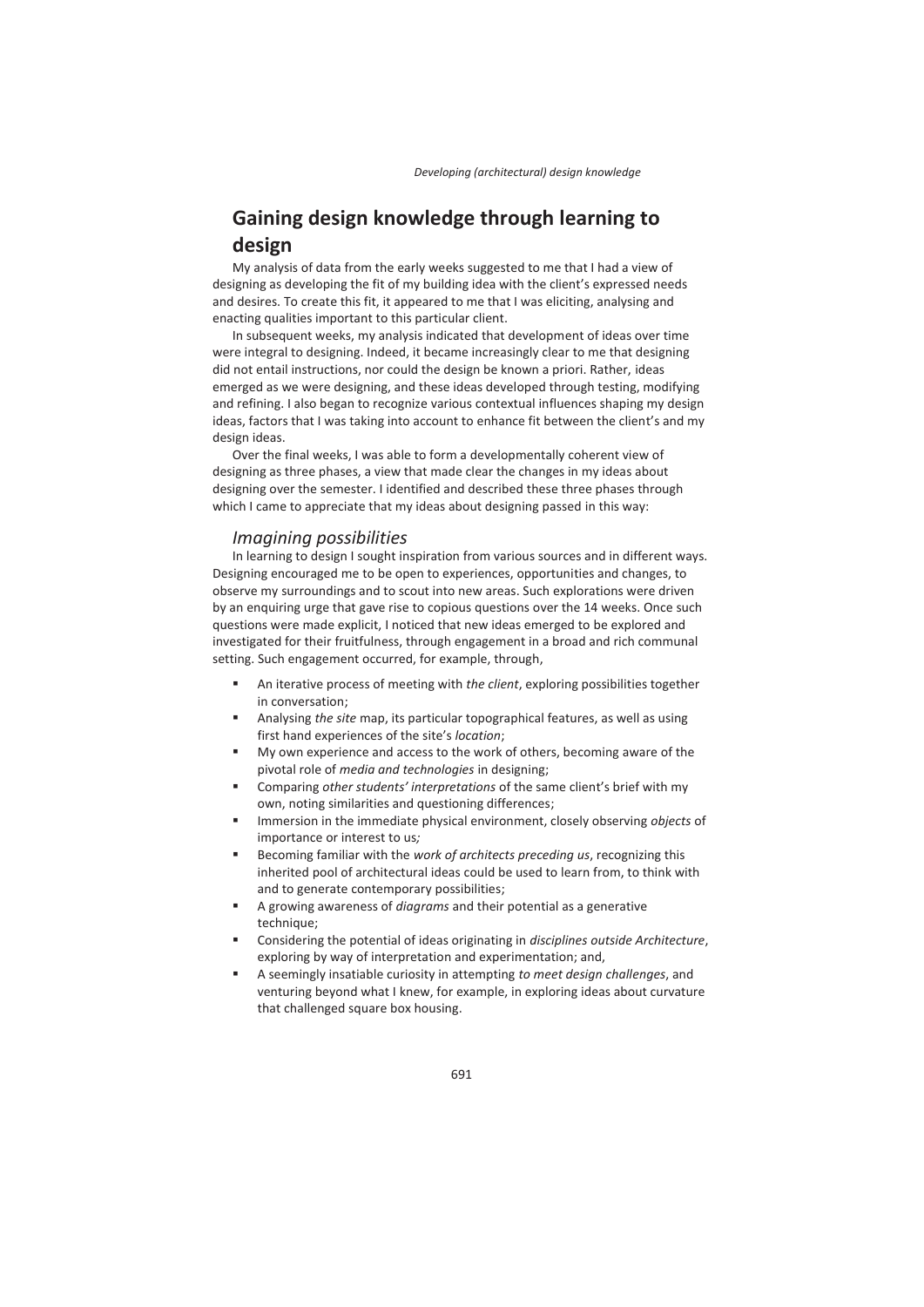In all these ways, as we engaged with diverse opportunities, possibilities could be imagined.

#### *Interpreting ideas to form architectural principles*

I recognized design ideas in the studio setting had their roots in these early explorations and imaginings. Initial ideas were interpreted and represented in architectural terms, through form and shape. I noticed, as I experimented using various media, that modelling enabled greater fluency in my transition to working with ideas in spatial ways. From such interpretation and exploration, I generated curving forms.

From an initial curiosity about architectural design as a conceptual process, I came to understand architectural design as a particular way of carving up a space, where concepts in design were organizing principles or broad patterns. On that view, a concept organized and structured spatial thinking in designing. Once we had generated a concept for a particular project, questions and possibilities emerged that began to constrain the choices we could make and subsequently, how a building idea developed under contextual influences (developing fit with client and environment). In other words, we interpreted and tested various emerging ideas and influences against this concept for fit and relevance, and so, concepts acted as a useful constraint in our designing. I came to observe how concepts offered a rigorous way of thinking about a spatial idea, for exploring possibilities and guiding development.

Through my exploration of curvature, I sought to understand the spatial principles that could guide the development of such organic forms. I had organized and structured these curving spatial ideas so they expressed a sense of flow and movement, a welcoming gesture, as they encompassed the natural bush environment within their spaces. However, such structuring seemed to lack rigour. Though I did not know what spatial principles might shape curving forms in architectural designing, I speculated that these values would not originate from Euclidean spatial rules. I came to recognize that spatial principles were dynamic: that conceptual development in architectural designing was influenced by broader cultural knowledge and change, for example, of materials, technologies and theories. Such exploration of spatial ideas and concepts provoked insights into how designing development seemed to occur, in my own designing over one semester and in the discipline of Architecture over longer time spans.

#### *Distilling quality*

From one project brief, we were to generate many and diverse ideas over the course of our designing in this subject. In developing our design proposals, clearly we were selecting some ideas and discarding others, as were the teaching staff. Therefore, we were making value judgements (whether tacitly or explicitly) about the ideas we were generating and the choices we were making: for example, what was good about particular ideas, what was not; what was working, what was not. In our designing, as these selections seemed to be made for their particular worth or value, our design ideas developed in particular ways: through processes of analysing and testing these values, modifying and rethinking, refining and making changes.

In the first week of my learning to design, I wondered how the conceptual process in architectural designing occurred. Much later, serendipitous events exposed me to various broader conceptual shifts that had influenced Architecture. I came to understand knowledge, in itself, as value choices, and so, such conceptual shifts represented value change or development. Similarly, in our designing over the 14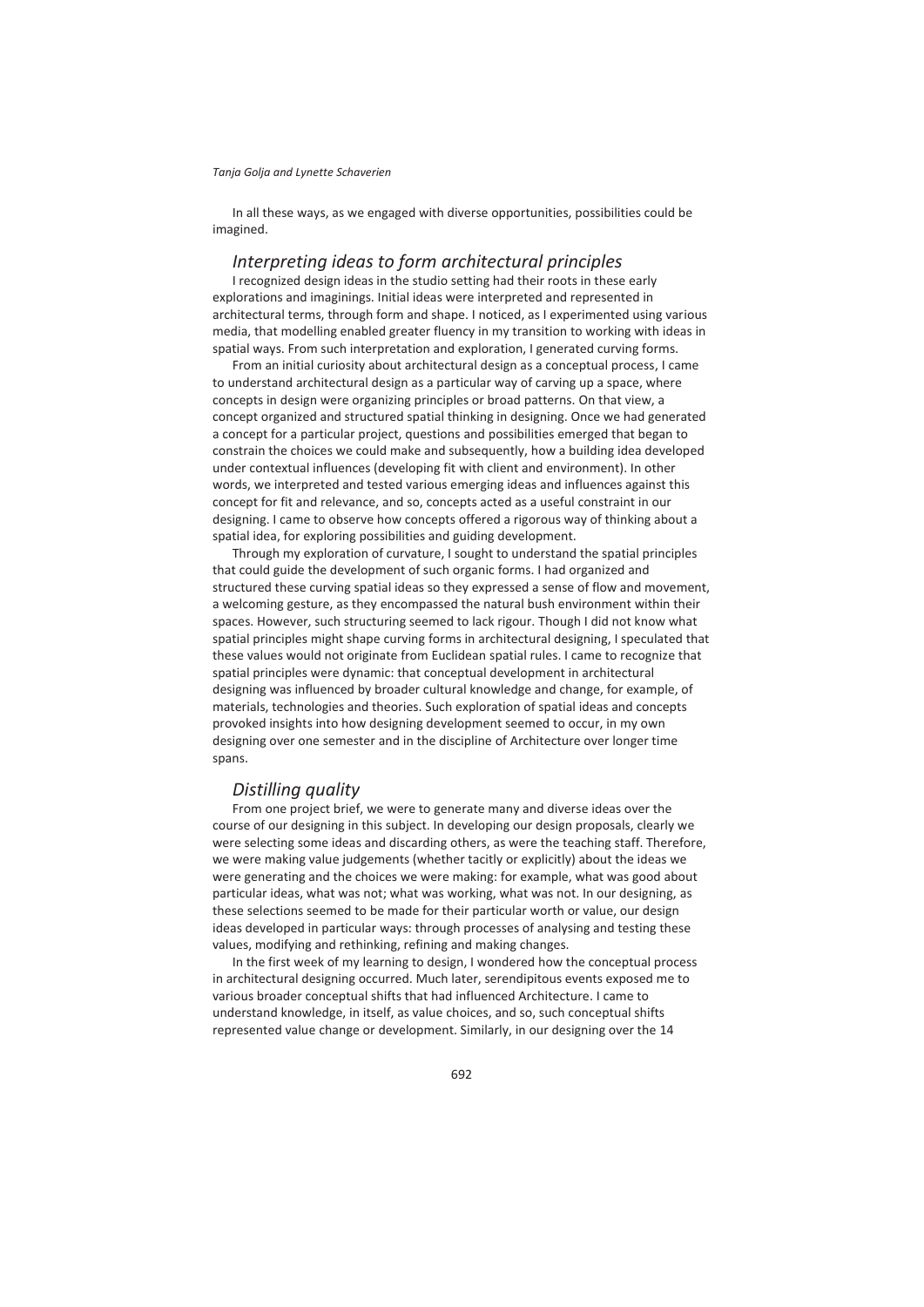weeks, our design concepts also underwent many changes; their qualities were tested in various ways and developed. For example, our early design ideas aimed to develop initial fit with the client and we took a proactive approach to elicit, analyse and enact values important to our client. Then, I began to conceive how contextual influences could enhance this fit between the client's and my design ideas. In such development over time, our design ideas were subject to tests and from such tests we could begin to generate criteria for being able to recognize the quality of our design choices. For example, I reviewed the client's and the tutor's responses to my design idea and clearly, I took their value judgments into account in my subsequent design decisions; my early investigation into curvature had seeded questions about judging quality; and, perhaps most poignantly for me, when I could not generate the architectural criteria on which to judge my curving design idea, I radically changed my design concept. I adopted a new concept which, when subsequently put to architectural tests for quality, failed.

On this view of designing, I came to recognize that when the academic teacher discussed our learning to design, he was actually describing a process of distilling quality over time. He provoked us to consider *why* we were designing in the way we were and the choices we were making. He urged us to interrogate the architectural ideas we were inheriting, as Venturi did in challenging modernist values with their absence of cultural meaning and contextual relationship. He took opportunities to expose us to how, historically, architects had imbued their architectural designs with particular qualities: for example, values such as beauty, form, emotional effect. So, I came to understand how, through designing, such broad values were interpreted to form coherent, rigorous architectural principles. We were encouraged in our designing to interrogate how different qualities *might* be conceived and evaluated and subsequently, how we might test the architectural interpretation of the value itself. In essence, it seemed to me that criteria surfaced during the process of designing for, in that dynamic context, values could be examined, and re-examined, over time.

So I came to understand that designing intimately concerned the quality of what was designed, quality that was distilled over time: so designing was not only about a process, about development or reaching a solution. Rather, designing involved making explicit why particular choices or decisions were selected as values and realized and it involved judging quality by testing in the physical and social world. Of course, quality could be judged solely on internal criteria (what the academic teacher termed "selfreferential": testing that occurred against geometrical criteria). However, this selfreferential testing seemed to signal a deficit view of architectural design, lacking external value tests. Paradoxically, such designing failed the most fundamental tests of quality at the individual and collective (or societal) levels (for example, designing could ignore the client's core desires, as some students had done when they unsuccessfully presented their initial design ideas to the client).

Essentially, then, by being a learner-researcher in an undergraduate architectural design basics subject and progressing my views of designing over the weeks of studying this subject, I was able to refine my view of architectural designing to develop a threepart heuristic of imagining possibilities, interpreting ideas to form architectural principles and distilling quality (Figure 1). As such, this view of architectural designing is a heuristic for value selection.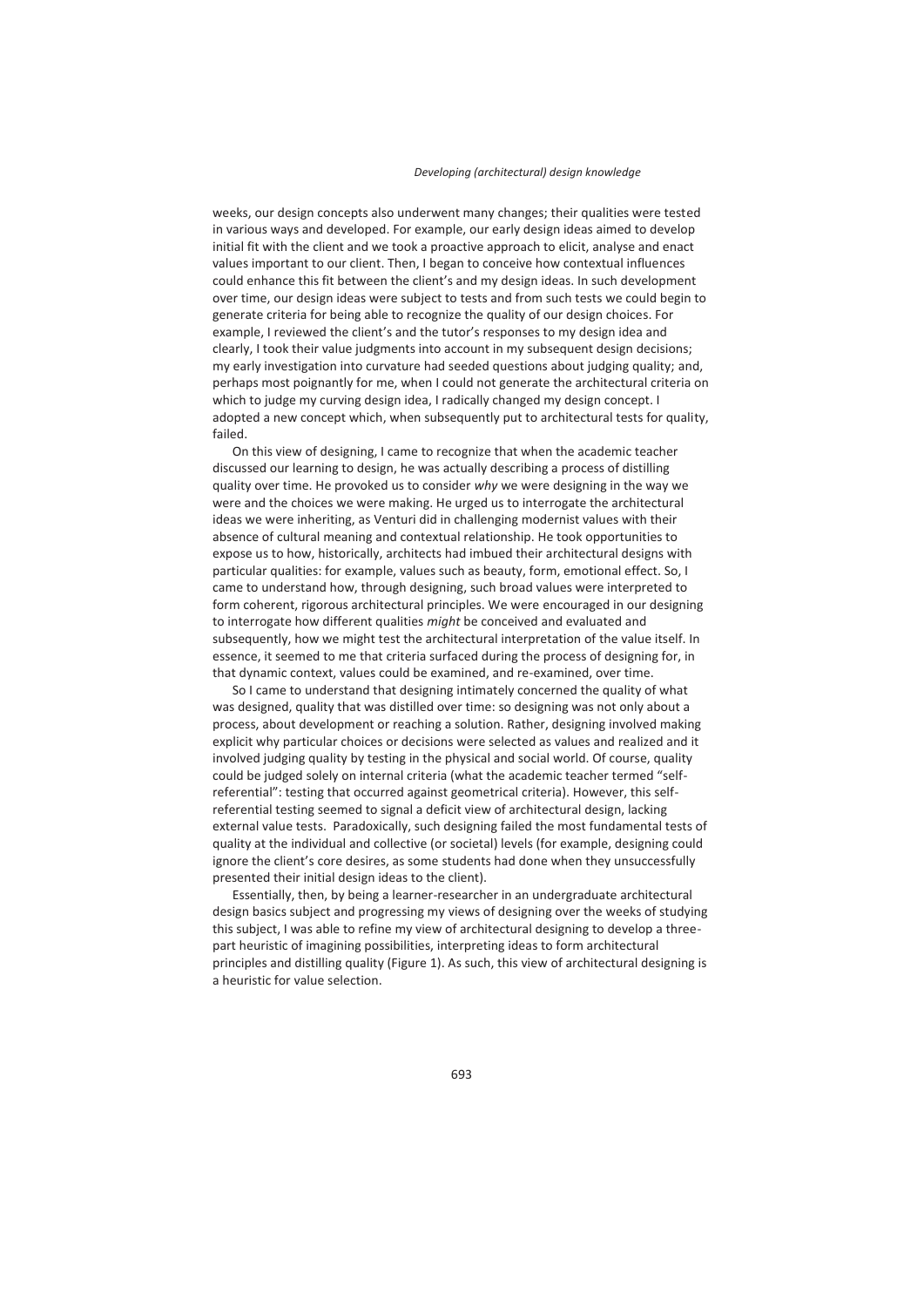

*Figure 1. My value selection heuristic of architectural designing. Source: Golja 2011.* 

The detailed evidence of this learner-researcher account legitimizes such a view of designing and the idiosyncratic pathway by which it crystallized. However, it was then necessary to test its broader viability. I did so by analysing whether this particular design knowledge, gained through learning to design, could also describe and explain architectural designing more broadly.

## **Testing the viability of my design knowledge**

So as to perform a preliminary, small-scale test of the viability of my value-selection design heuristic, I selected a small number of recent cases of architectural designing, conceived and realized at the cusp of the twenty-first century, where I could access designs and design development by way of extensive archival material (including commentary on designing events from different perspectives). So that my small set of test cases might be as representative and diverse as possible, I decided to include architectural designs with different cultural and environmental contexts, different uses or functions and different project scales. Based on this criteria, three cases were chosen: Beijing's National Aquatic Centre for the 2008 Olympic Games (the Watercube); 30 St Mary Axe, London; the Modern Education and Training Institute (METI) School, Rudrapur.

There were obvious constraints and limitations of this archival approach. For example:

- I could access only selective and, in some places, fragmented and necessarily subjective records of designing as development over time.
- Accounts might have been written retrospectively thereby neglecting possibly significant fine-grained detail while designing was occurring, at best possibly jeopardizing chronological accuracy, and at worst, risking presenting a different story.
- The discourse of professional architectural designing might have masked the struggle that such human activity encompassed and instead, may have emphasized particular successes or failures as end points.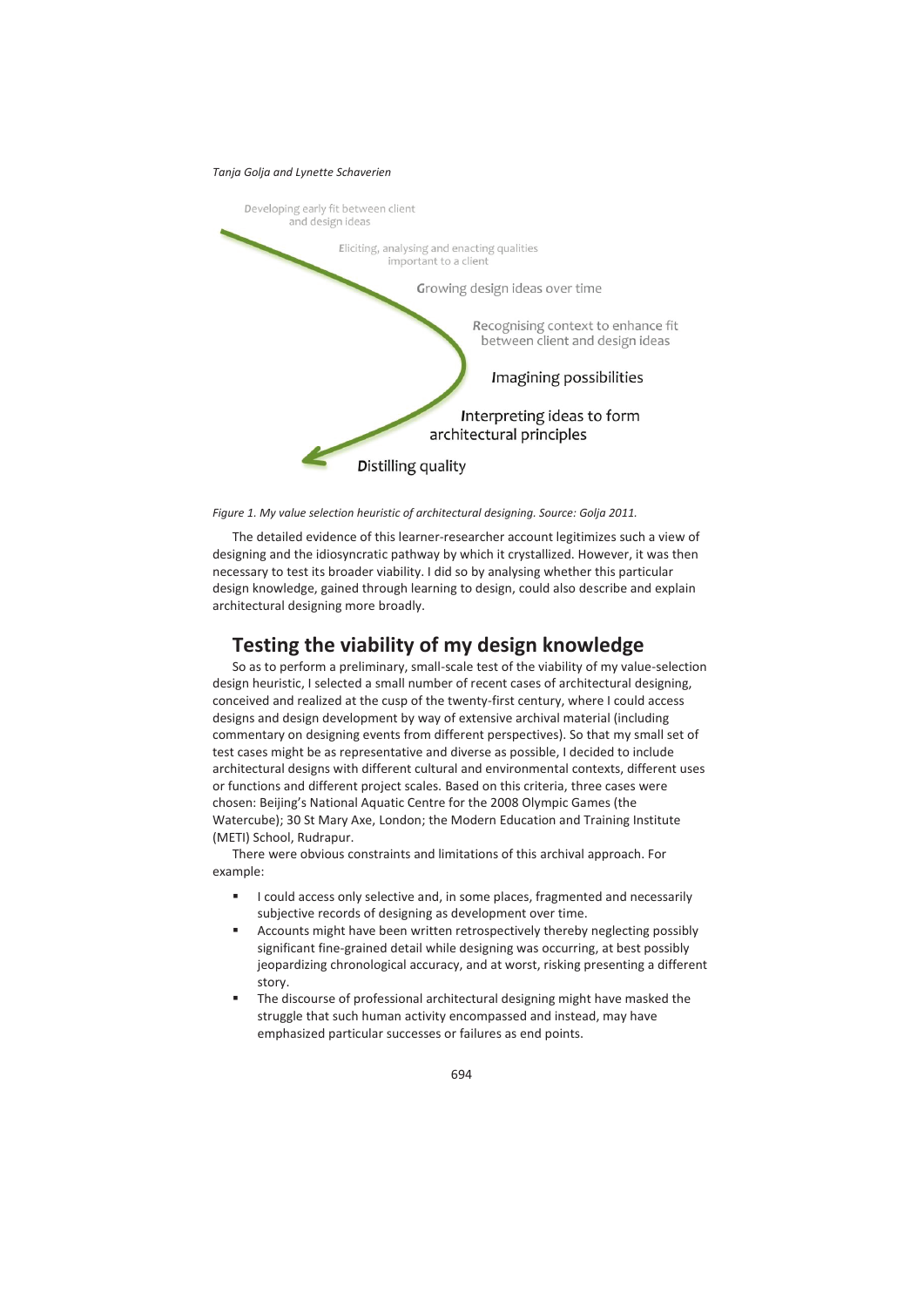Nevertheless, from the detailed and rich archival data available for these three cases, I could track development using both designing events and design artefacts to write detailed case studies (see Golja 2011). From those accounts, I gauged whether such designing could be recognized as value selection. What follows is a brief analytical summary.

### *1. National Aquatic Centre, Beijing*

The design of the National Aquatic Centre for the 2008 Olympic Games had its genesis in playful exploration of the fundamental element of an aquatic environment: water. The state of water became an inspiration for organic curvilinear forms, wall features, entrances and cladding. However, given the cultural location of this Olympic venue, traditional Chinese geometries of axial arrangement and rectilinearity were deemed important and explored in relation to this Aquatic Centre's historical precinct. Clearly, the Watercube designers imagined possibilities.

Key contextual factors (such as light, heat, acoustics) were subsequently identified, influences against which these early ideas of water and square form could be further tested. Indeed, such influences provoked ideas about an insulated greenhouse with its structure in a cavity and ETFE as cladding material. As design ideas were being investigated and refined, the choice of an innovative structure became crucial. A novel structural system incorporating space and façade was conceived architecturally from previous design explorations of bubbles and recent concepts derived from theoretical physics. So these designers interpreted crucial ideas to form architectural principles. As they tested their evolving imaginative and architectural ideas against various contextual and cultural factors, they distilled quality in their developing architectural concept which went on to receive public recognition and be awarded the winning entry in this prestigious Olympic design competition.

Throughout this contingent, iterative process of the Watercube's early designing over time, evidently, different possibilities emerged and were explored and tested architecturally, before being selected on the basis of their value. In essence, I could recognize the designing of the Watercube as a case of value selection.

#### *2. 30 St Mary Axe, London*

The historic site of 30 St Mary Axe created particular architectural opportunities, bringing together three distinctive agendas. The historical significance of an urban setting, a client's drive for innovation and sustainability and an architectural firm's conceptual development of ideas (articulated and realized in their previous projects) acted to ignite early imaginative possibilities for a skyscraper.

Initially, client-based desires and aspirations shaped the architects' form-finding experiments, generating non-conventional complex forms. Social spaces, a key design priority for this architectural firm, were then explored as atria in those forms and such ideas were shaped aesthetically by economic considerations. Over time, curvaceous forms, a spiralling language generated by rotating atria, viable construction of floor plates and a simple complementary structural logic emerged as architects explored and interpreted various social, environmental and economic agendas to fuel ongoing design progression and new possibilities.

Parametric modelling enabled designers to create and test dynamic models to better understand the qualities of these complex geometries. As testing occurred on these developing architectural ideas, particular aesthetic principles were also explored, selected and refined to distil quality. For example, qualities initially tested intuitively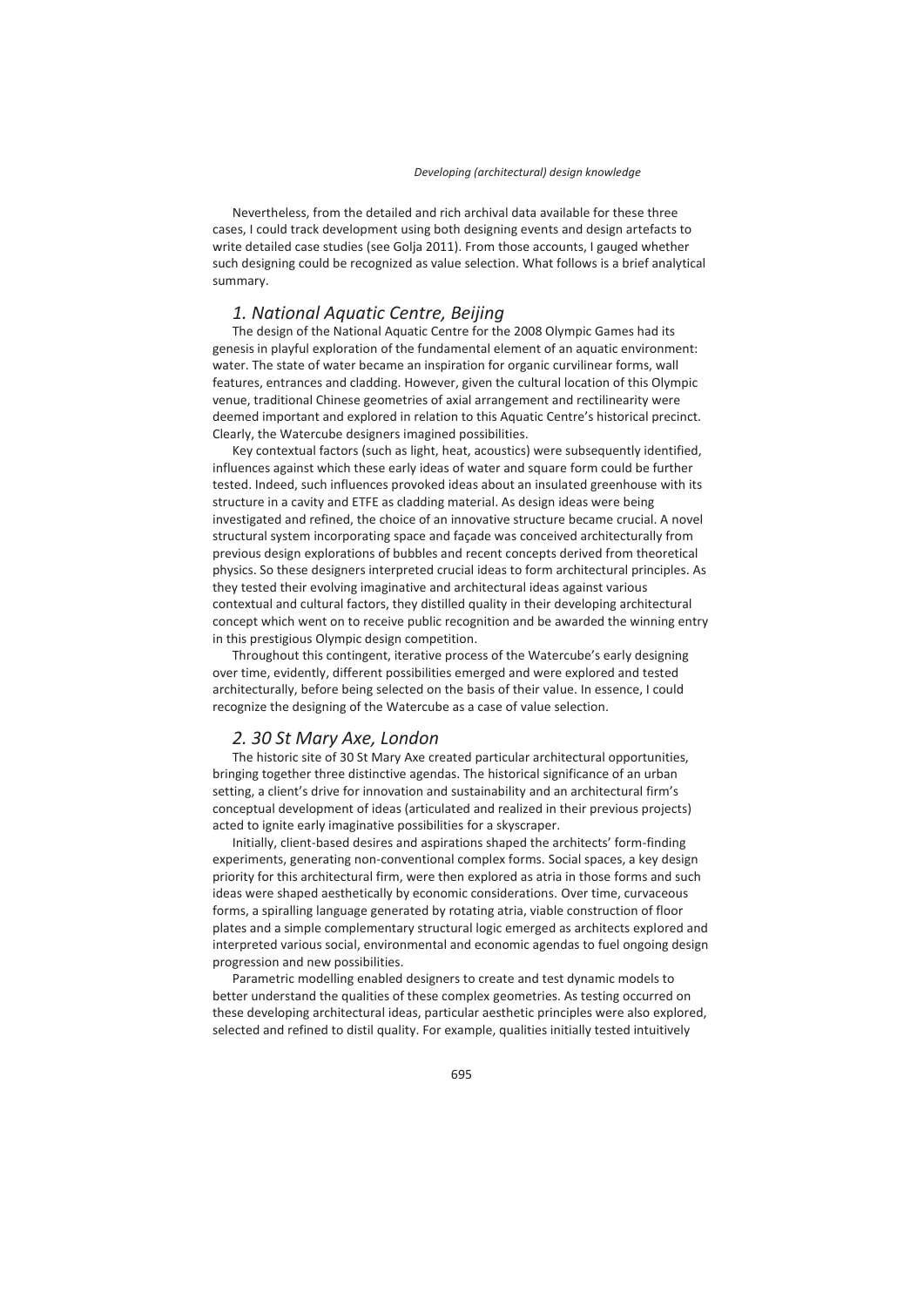were then examined technologically as parameters for elegant curvaceous forms, for ecological benefits, for a feasible structural system and for an economically viable program.

Again, this second case of designing resembles a value-selection view of design. In developing the concept for 30 St Mary Axe through intensive modelling, various agendas were taken into consideration to trigger innovative possibilities. Such values were interpreted as, for example, aesthetic principles in form, structure and program. These qualities were then refined when design ideas underwent further tests (for example, of feasibility, viability, sustainability and profitability) and were modified. Therefore, in this second case, I can also recognize designing as value selection.

### *3. Modern Education and Training Institute (METI), Rudrapur*

The design of the METI School arose from a series of fortuitous events. An architecture student's early experiences in a foreign community awakened particular cultural sensitivities. Then, opportunities in her architectural studies enabled continuing pursuit of her interests and concerns for this community through designing, in particular, a school. In these fertile environments, possibilities emerged and were imagined.

As she designed the school, this student identified qualities important to the village community, the local educational system (METI) and the children. She explored these qualities architecturally against a wash of her own personal views and experiences. For example, having articulated a concept of beauty as sustainability and harmony with the ecosystem, she used this concept to re-examine the use of local materials and resources. For her, designing involved generating fit between the community's desires and their ecological sustainability (including economic self-sufficiency and environmental balance). So, in reconceiving endogenous resources (mud, bamboo) and generating a novel structure in collaboration with another architect, she clearly interpreted ideas gained from her cultural and educational experiences to form architectural principles. Once such design principles were deemed to have been successfully enacted in the METI School, they were utilized by the community in other building projects. So, in designing to respect the sustained growth of local identity, testing her architectural ideas against various cultural responses and support of a community's development, she distilled quality.

The METI School and the designs it subsequently generated also illustrate how the process of values development can occur in designing. Cultural qualities were made explicit and examined. An imaginative, architectural re-interpretation of such qualities generated new principles for designing. These principles provoked value change in a community and the creation of a new knowledge system. (For example, children were learning in a built environment that itself was an innovative embodiment of new community values; more broadly, the community used the new architectural principles to drive their own development.) This third case affirmed designing as value selection.

Just as my view of designing anticipates a developmental pathway (shown in Figure 1), influenced by contextual factors and individual agendas, so too, the designing in each of these three cases, through responding to various influences and opportunities, set distinctive trajectories. Furthermore, in each unique case, a value-selection heuristic could describe and explain how designing occurred. Therefore, the evidence I found suggests that a view of designing as value selection was viable in contemporary architectural designing (to the extent that these three cases represented it).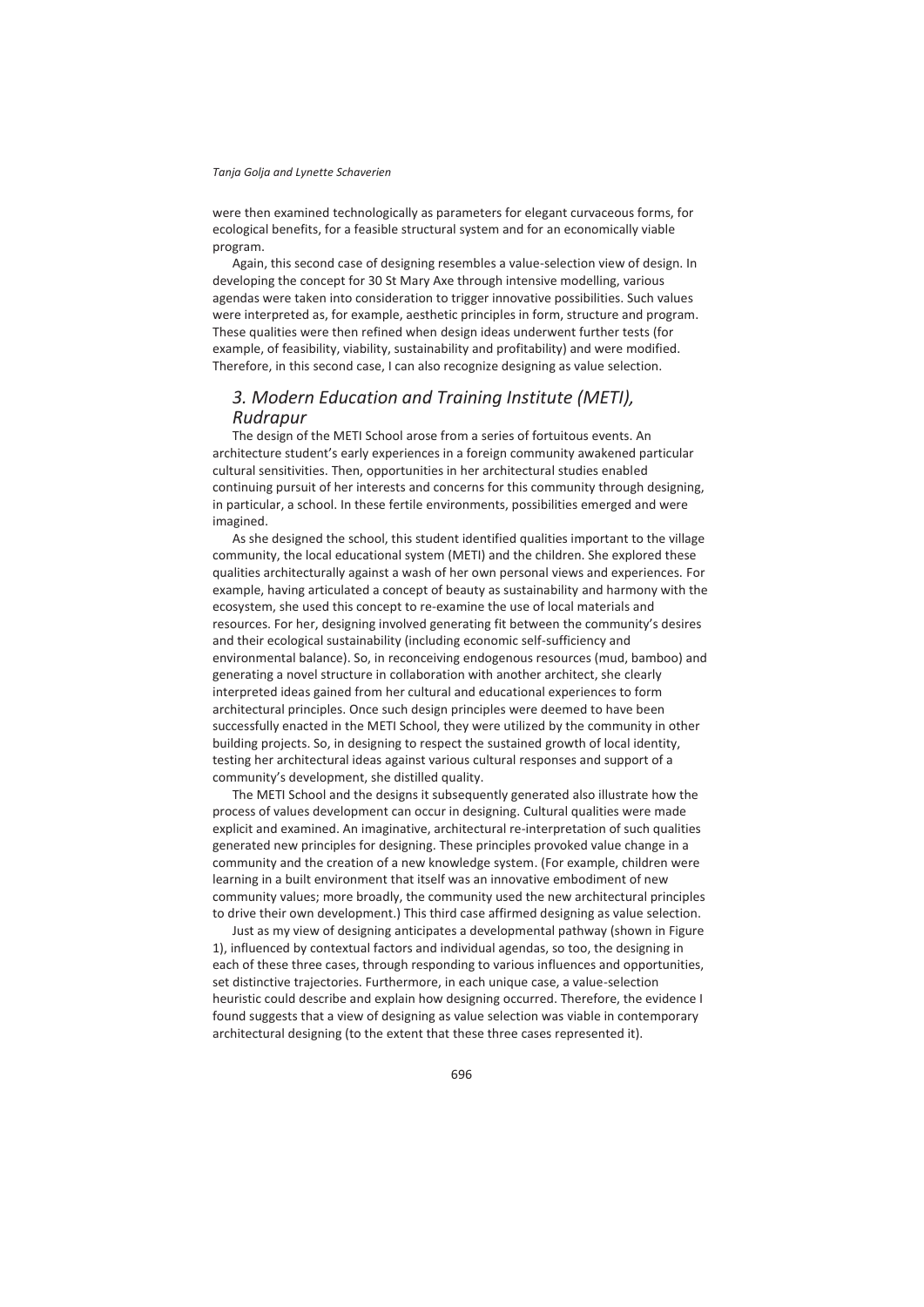### **Conclusion**

Of the wide range of possible research approaches to gain design knowledge, a learner-researcher approach was ideally suited for me, as an educator, to be able to gain insights about design in an unfamiliar discipline. Indeed, just as I had engineered a methodology to undertake research outside my field of expertise, so too have other scholars undertaking design research: for example, Lyon's (2009, 2011) studies, as an "outsider" researcher, in the Centre for Excellence in Teaching and Learning through Design (CETLD), illustrating how it is possible to engineer a range of different methodologies appropriate to the circumstances of particular researchers. I was able to locate one other leaner-researcher study in an educational setting (McGinn and Boote 2003), although the learner-researchers in that study were not novices, as I was, but expert mathematicians who chose to study problem solving by enrolling in an undergraduate history of mathematics subject.

In my study, I acknowledge that I could only approximate the experience of a real student. (For example, I was only studying one subject and could not benefit from complementary insights from other subjects as other students did; and no matter how genuinely I tried to assume the role of a student, the subject teaching team was aware, in the final analysis, that I was not a student.) Nevertheless, I believe that the approach had integrity in that I was and felt that I was, in every sense, a learner in this subject context and the subject teaching team, as well as other learners, could see that I was. Though this methodology can be demanding, further learner-researcher studies, where such an approach has integrity for researchers, would complement the single perspective I have reported here and provide further valuable insights for academics and for professional practitioners.

As already noted, I am not a designer nor an architect, although I have undertaken a preliminary test of my view of designing as value selection by consulting available accounts of three recent architectural designs. Other studies, undertaken in different architectural contexts, have also viewed designing as having an important valuing component (for example, Beinart 1981a, 1981b; Billings and Akkach 1992; Lera 1981; Loukissas 2008). Design scholars might now examine my view of designing to see if they agree with it or whether it needs to be modified or extended. In fact, design scholars may wish to revisit the findings of these two studies as set out in my data (Golja 2011) to see if they affirm, reject, modify or extend my interpretations. Such undertakings could provide fruitful ways of triangulating and/or corroborating the design knowledge I gained through these two studies. These suggested research directions could also provide these scholars with valuable learning, teaching and research data.

At core, my value selection heuristic – in which I crystallized the three components of imagining possibilities, interpreting ideas to form (architectural) principles and distilling quality – attempts to explain how designing occurs, and thereby lays the ground for theory development. Here, in my learner-researcher study, I reported on development (or progression) in designing. To do so, I engineered and used a research approach that sought to detect designing development as it occurred over real time. Other researchers in various designing disciplines have chosen to gain insight into development in a different way: by investigating specific snapshots of development – novices, design graduates or expert designers – and comparing the designing of these different populations (for example, Atman, Chimka, Bursic and Nachtmann 1999; Bonnardel and Marmèche 2004; Kavakli and Gero 2002; Seitamaa-Hakkarainen and Hakkaraninen 2001). Now, overarching developmental explanations of designing are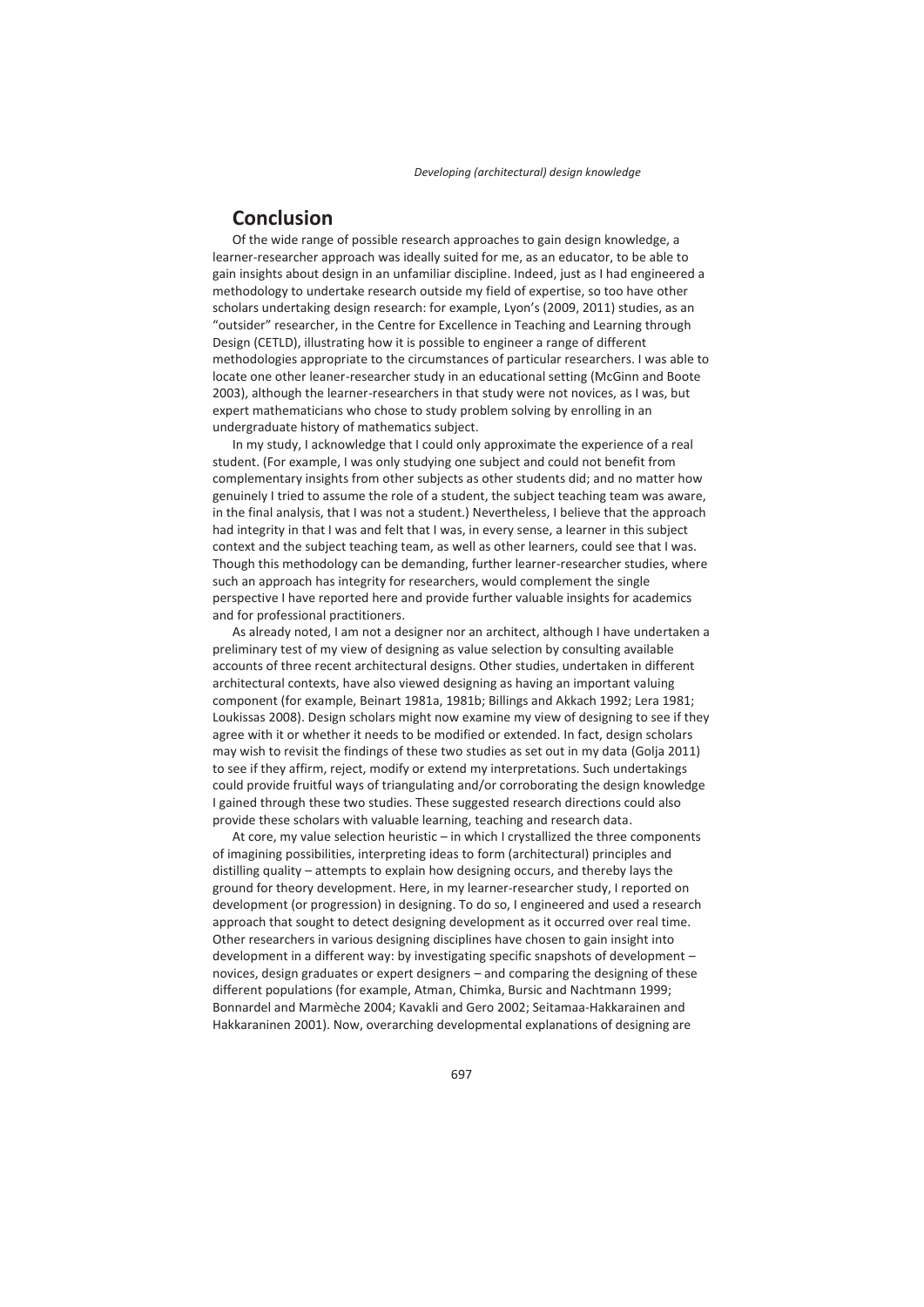needed that will go some way towards unifying research findings from these differing approaches. Whilst it is difficult to induce a resilient theory from my developmental data, on its own, my investigation can provide a small exemplar of how such data, required for theorizing, might be collected and analysed for explanatory insights in diverse design and educational contexts.

> *Acknowledgements: The first author is especially thankful to Associate Professor Steve Harfield for the privilege of learning about design in the innovative and vibrant educational environment of his architectural design subject. She is also grateful for the generosity and openness of students and tutors in this undergraduate subject who made her feel part of their learning community and from whom she learned much about designing. Finally, it was only through the Faculty of Design, Architecture and Building's recognition of the value of this doctoral investigation and our shared aspirations to understand design education much more deeply that it was able to proceed.*

### **References**

- Altman, Lawrence. 1987. *Who goes first? The story of self-experimentation in medicine.* New York: Random House.
- Assessment Procedures Manual UTS. 2001/2010 [cited November 15 2012]. Available from http://www.gsu.uts.edu.au/policies/documents/assessment-courseworkprocedures.pdf.
- Atman, Cynthia, Justin Chimka, Karen Bursic, and Heather Nachtmann. 1999. "A comparison of freshman and senior engineering design processes." *Design Studies*  20(2): 131-152. doi:10.1016/S0142-694X(98)00031-3
- Beinart, Julian. 1981a. "Analysis of the content of design." In *Architectural education study – Volume I: The papers,* edited by William Porter and Maurice Kilbridge, 3-157*.* Cambridge, MA: Consortium of East Coast Schools of Architecture. Supported by the Andrew W. Mellon Foundation.
- Beinart, Julian. 1981b. "Structure of the content of design." In *Architectural education study – Volume I: The papers,* edited by William Porter and Maurice Kilbridge, 159- 338*.* Cambridge, MA: Consortium of East Coast Schools of Architecture. Supported by the Andrew W. Mellon Foundation.
- Benton, Sarah. 2008. "The architectural designer and their digital media." PhD diss., RMIT University. Available from http://researchbank.rmit.edu.au/view/rmit:10013.
- Billings, Keith, and Samer Akkach. 1992. "A study of ideologies and methods in contemporary architectural design teaching: Part 1: Ideology." *Design Studies* 13(4): 431-450. doi:10.1016/0142-694X(92)90171-6
- Björklund, Tua. 2013. "Initial mental representations of design problems: Differences between experts and novices." *Design Studies* 34(2): 135-160. doi:10.1016/j.destud.2012.08.005.
- Bonnardel, Nathalie, and Evelyne Marmèche. 2004. "Evocation processes by novice and expert designers: Towards stimulating analogical thinking." *Creativity and Innovation Management* 13(3): 176-186. doi: 10.1111/j.0963-1690.2004.00307.x
- Bucciarelli, Louis. 1994. *Designing engineers*. Cambridge MA: MIT Press.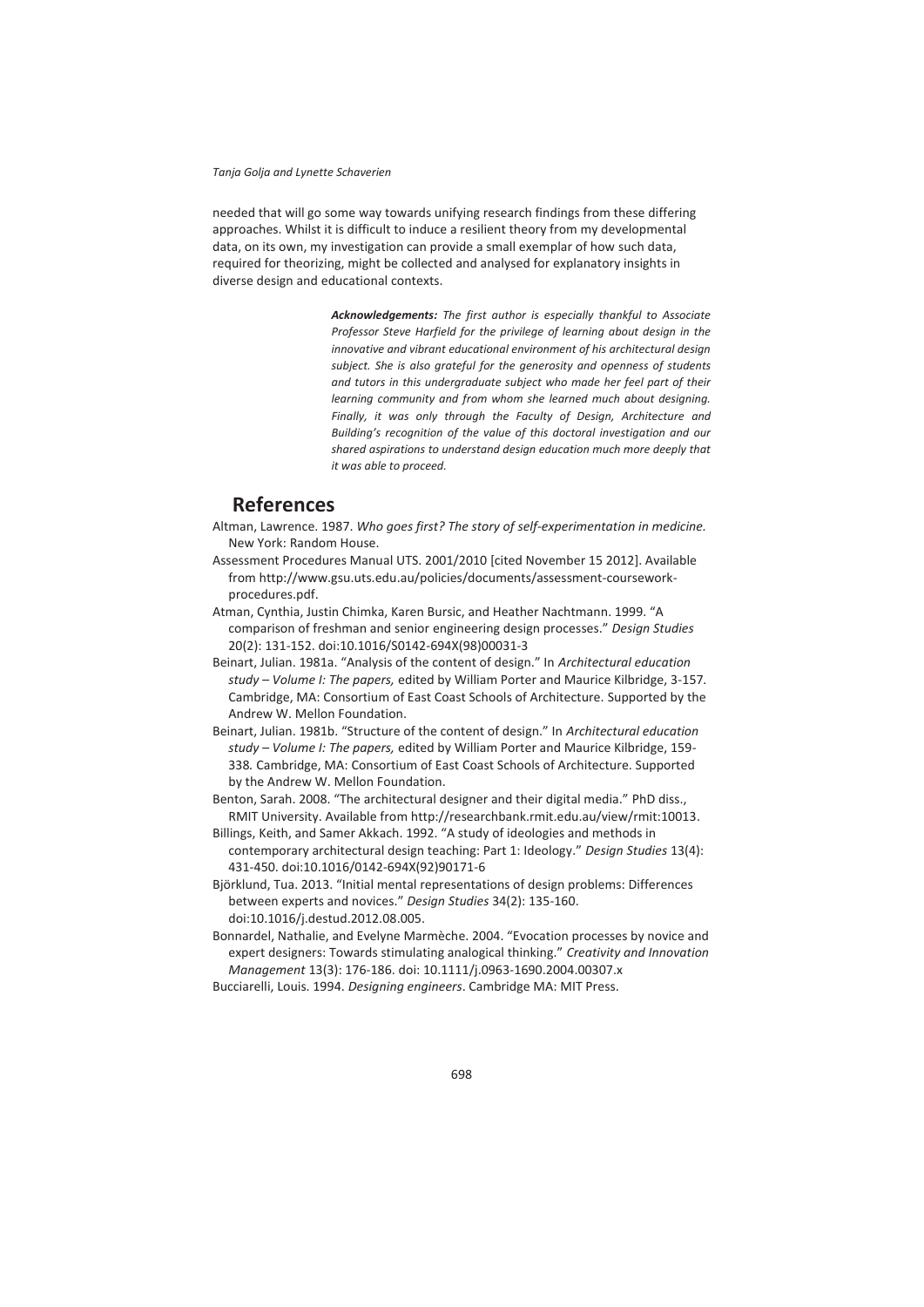- Clements, Peter. 1999. "Autobiographical research and the emergence of the fictive voice." *Cambridge Journal of Education* 29(1): 21-32. doi:10.1080/0305764990290103
- Cross, Nigel, and Anita Clayburn Cross. 1996. "Winning by design: The methods of Gordon Murray, racing car designer." *Design Studies* 17(1): 91–208. doi:10.1016/0142-694X(95)00027-O

Foster, Norman. 2007. *Building on the green agenda* [cited November 15 2012]. Available from http://www.ted.com/talks/norman\_foster\_s\_green\_agenda.html.

Foster and Partners. 2005. *Catalogue*. London: Prestel Verlag.

Golja, Tanja. 2011. "Addressing the challenge of educational design: Insights from Architecture and Architectural Design Education." PhD diss., University of Technology, Sydney.

Gregory, Rob. 2003. "Wind sock." *The Architectural Review (London)* 214(1281): 69-73.

- Hensel, Michael, and Achim Menges, eds. 2006. *Morpho-ecologies.* London: Architecture Association.
- Hensel, Michael, and Achim Menges. 2008a. "Inclusive performance: Efficiency versus effectiveness: Towards a morpho-ecological approach for design." *Architectural Design* 78(2): 54-63. doi:10.1002/ad.642
- Hensel, Michael, and Achim Menges. 2008b. "Membrane spaces." *Architectural Design*  78(2): 74-79. doi:10.1002/ad.644
- Hwang, Irene, Tomoko Sakamoto, Albert Ferré, Michael Kubo, Noorie Sadarangani, Anna Tetas, Mario Ballesteros, and Ramon Prat. 2006. "30 St. Mary Axe, Swiss Re Headquarters: Foster + Partners." In *Verb natures*, edited by Irene Hwang et al, 50- 53. Barcelona: Actar.
- Jenkins, David, ed. 2002. *Norman Foster works 1*. London: Prestel Verlag.
- Jenkins, David, ed. 2004. *Norman Foster works 4*. London: Prestel Verlag.
- Jenkins, David, ed. 2007. *Foster 40: Themes and projects.* Munich: Prestel Verlag.
- Jenkins, David, ed. 2009. *Norman Foster works 5*. London: Prestel Verlag.

Kavakli, Manolya, and John Gero. 2002. "The structure of concurrent cognitive actions: A case study on novice and expert designers." *Design Studies* 23(1): 25-40. doi:10.1016/S0142-694X(01)00021-7

- Kelly, Anthony. 2009. "In defence of anonymity: Rejoining the criticism." *British Educational Research Journal* 35(3): 431-445. doi:10.1080/01411920802044438
- Lancy, David. 1993. *Qualitative research in education: An introduction to the major traditions.* New York: Longman.
- Lawson, Bryan. 1990. *How designers think*. Oxford: Butterworth Architecture.
- Lawson, Bryan. 1994. *Design in mind*. Oxford: Butterworth Architecture.

Lera, Sebastian. 1981. "Architectural designers' values and the evaluation of their designs." *Design Studies* 2(3): 131-137. doi: 10.1016/0142-694X(81)90067-3

- Loukissas, Yanni. 2008. "Conceptions of design in a culture of simulation." PhD diss., Massachusetts Institute of Technology.
- Lyon, Philippa. 2009. "Writing about design pedagogy and designing pedagogical writing." *Art, Design & Communication in Higher Education* 8(2): 151-156. doi:10.1386/adch.8.2.151/1
- Lyon, Philippa. 2011. *Design education: Learning, teaching and researching through design.* Burlington: Gower.
- Martinelli, Paul, Adam Czelusta, and S. Ray Peterson. 2008a. "Self-experimenters in medicine: Heroes or fools? Part I: Pathogens." *Clinics in Dermatology* 26: 570-573. doi:10.1016/j.clindermatol.2007.07.005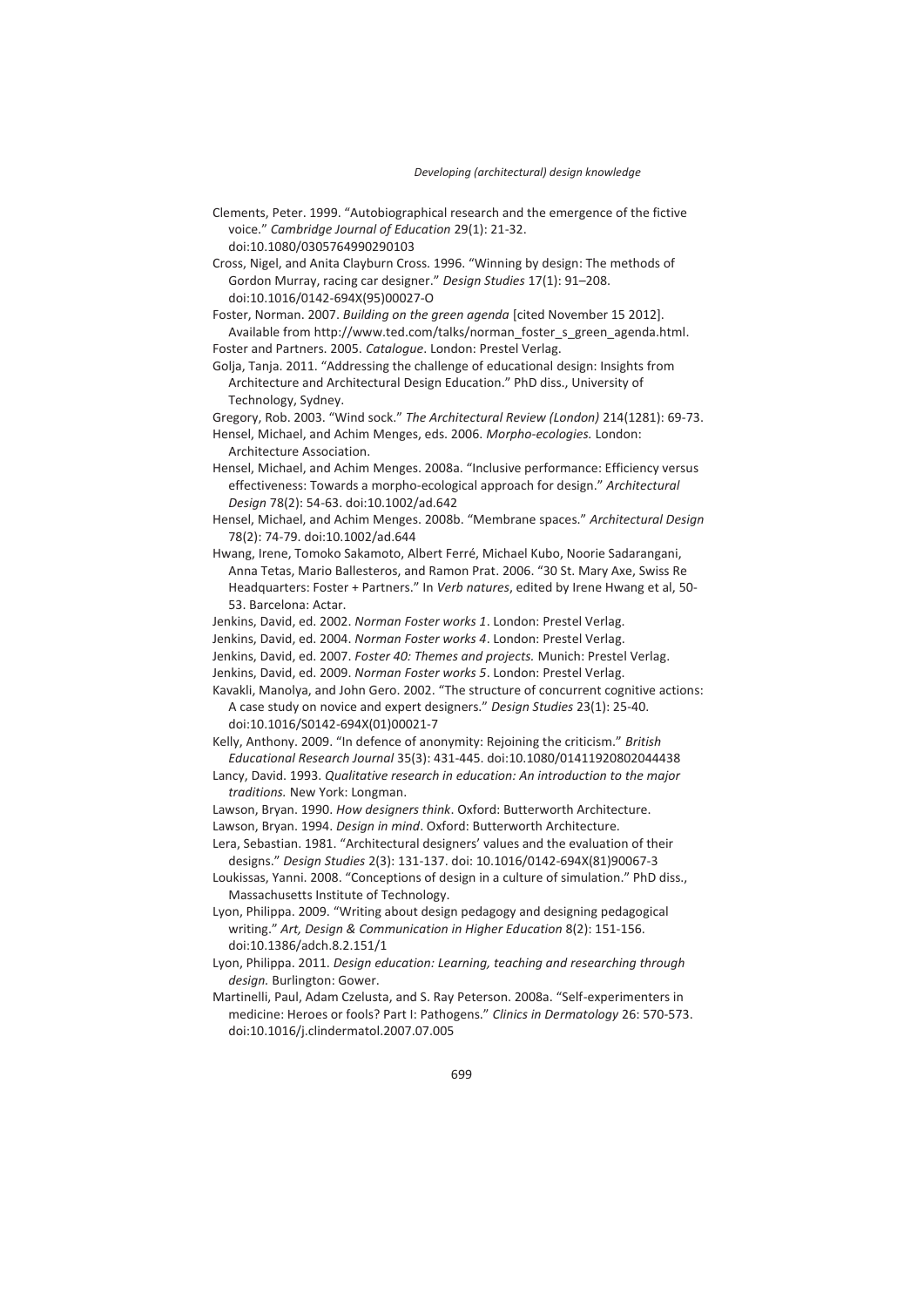- Martinelli, Paul, Adam Czelusta, and S. Ray Peterson. 2008b. "Self-experimenters in medicine: Heroes or fools? Part II: Anesthesia, surgery, therapeutics, vaccinations, and vitamin C." *Clinics in Dermatology* 26: 657-661. doi:10.1016/j.clindermatol.2007.07.006
- McGinn, Michelle, and David Boote. 2003. "A first-person perspective on problem

solving in a history of mathematics course." *Mathematical Thinking and Learning*  5(1): 71-107. doi:10.1207/S15327833MTL0501\_03

Nespor, Jan. 2000. "Anonymity and place in qualitative inquiry." *Qualitative Inquiry*  6(4): 546-569. doi:10.1177/107780040000600408

Pedgley, Owain. 2007. "Capturing and analysing own design activity." *Design Studies*  28(5): 463-483. doi:10.1016/j.destud.2007.02.004

Porter, William, and Maurice Kilbridge, eds. 1981a. *Architectural education study – Volume I: The papers*. Cambridge, MA: Consortium of East Coast Schools of Architecture. Supported by the Andrew W. Mellon Foundation.

Porter, William, and Maurice Kilbridge, eds. 1981b. *Architectural education study – Volume II: The cases*. Cambridge, MA: Consortium of East Coast Schools of Architecture. Supported by the Andrew W. Mellon Foundation.

Powell, Kenneth. 2006. *30 St Mary Axe: A tower for London*. London: Merrell Publishers Limited.

Schön, Donald. 1981. "Learning a language, learning to design." In *Architectural education study – Volume I: The papers,* edited by William Porter and Maurice Kilbridge, 339-471*.* Cambridge, MA: Consortium of East Coast Schools of Architecture. Supported by the Andrew W. Mellon Foundation.

- Schön, Donald. 1983. *The reflective practitioner: How professionals think in action*. New York: Basic Books.
- Schön, Donald. 1984. "The architectural studio as an exemplar of education for reflection-in-action." *Journal of Architectural Education* 38(1): 2-9. http://www.jstor.org/stable/1424770.

Schön, Donald. 1985. *The design studio: An exploration of its traditions and potentials*. London: Royal Institute of British Architects.

Schön, Donald. 1987. *Educating the reflective practitioner.* San Francisco: Jossey-Bass Publishers.

Seitamaa-Hakkarainen, Pirita, and Kai Hakkaraninen. 2001. "Composition and construction in experts' and novices' weaving design." *Design Studies* 22(1): 47-66. doi:10.1016/S0142-694X(99)00038-1

SIAL, RMIT. 2006. *Embedded research within architectural practice* [cited November 15, 2012]. Available from

http://www.sial.rmit.edu.au/Projects/Embedded\_Research\_within\_Architectural\_Pr actice.php.

- Simmonds, Roger. 1981. "Case a: A first year studio in a graduate school of architecture." In *Architectural education study – Volume II: The cases,* edited by William Porter and Maurice Kilbridge, 5-206*.* Cambridge, MA: Consortium of East Coast Schools of Architecture. Supported by the Andrew W. Mellon Foundation.
- Stacey, Michael, cur. 2004. *Digital fabricators* [cited November 15 2012]. Available from http://www.formpig.com/pdf/formpig\_digital%20fabricators%20catalogue\_acadia.p df.
- Sunguroglu, Defne. 2008. "Complex brick assemblies." *Architectural Design* 78(2): 64- 73. doi:10.1002/ad.643